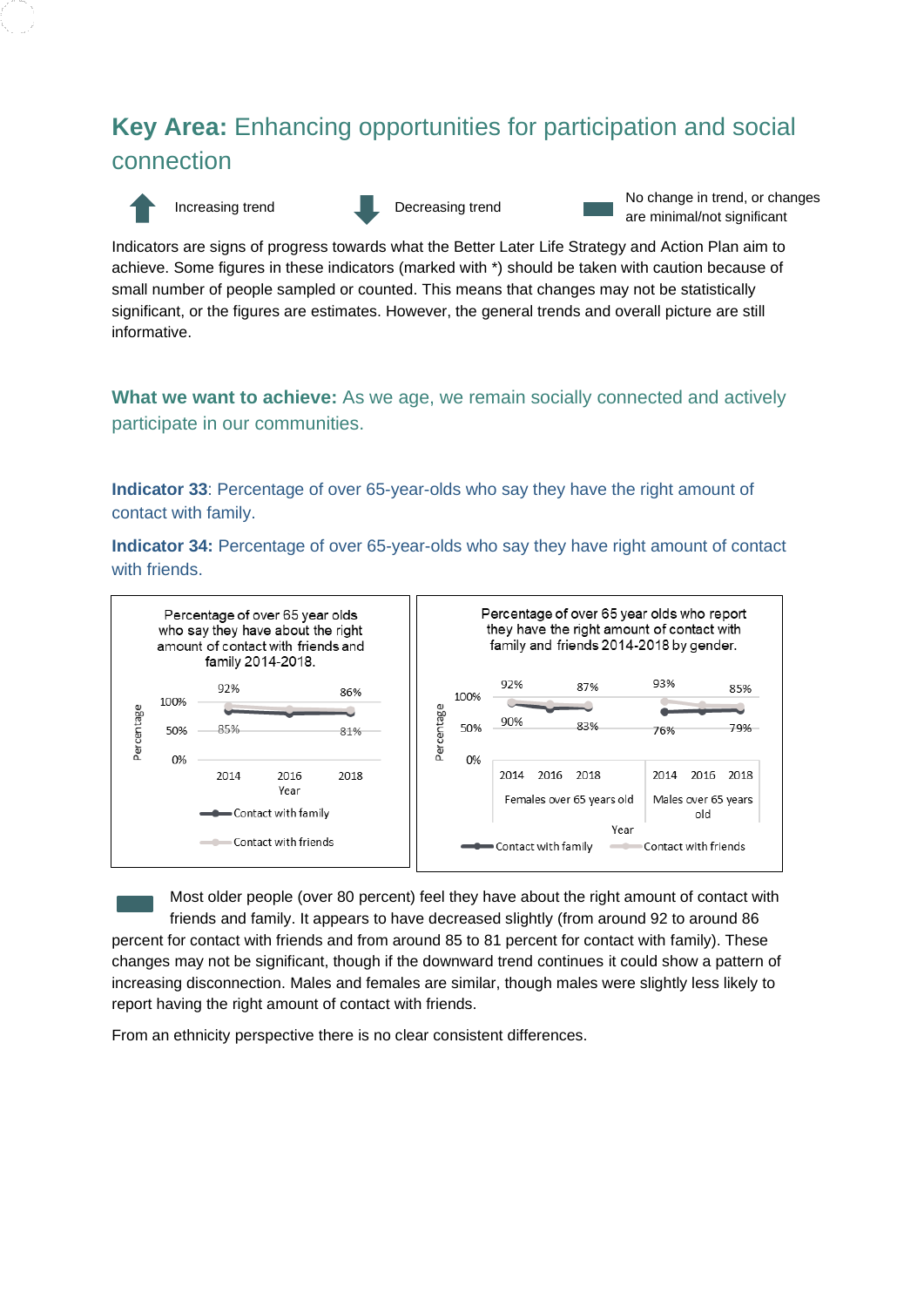**Indicator 35:** Percentage of over 65-year-olds who have a strong/very strong sense of connection with their neighbourhood.

In 2018 around 42 percent of older people feel that they have a strong connection with their community.

The next result for this question is due in mid-2022.

**Indicator 36:** Percentage of over 65-year-olds who are engaged with at least one community/social group (eg hobby group, religious organisation, recreational or cultural group).

In 2021 approximately 90 percent of older people were involved in at least one kind of community or social group.

This is a new calculation so should be viewed with caution.

#### **What we want to achieve:** Reduced loneliness amongst older people

**Indicator 37:** The percentage of over 65-year-olds have felt lonely all, or most, of the time.



Most older people do not feel high levels of loneliness, but for a consistent 10 to 12 percent of people this is a notable concern. There was a very small difference between genders with women reporting slightly higher in 2014 but this difference was not significant by 2018.

Ethnicity data for this indicator is not available.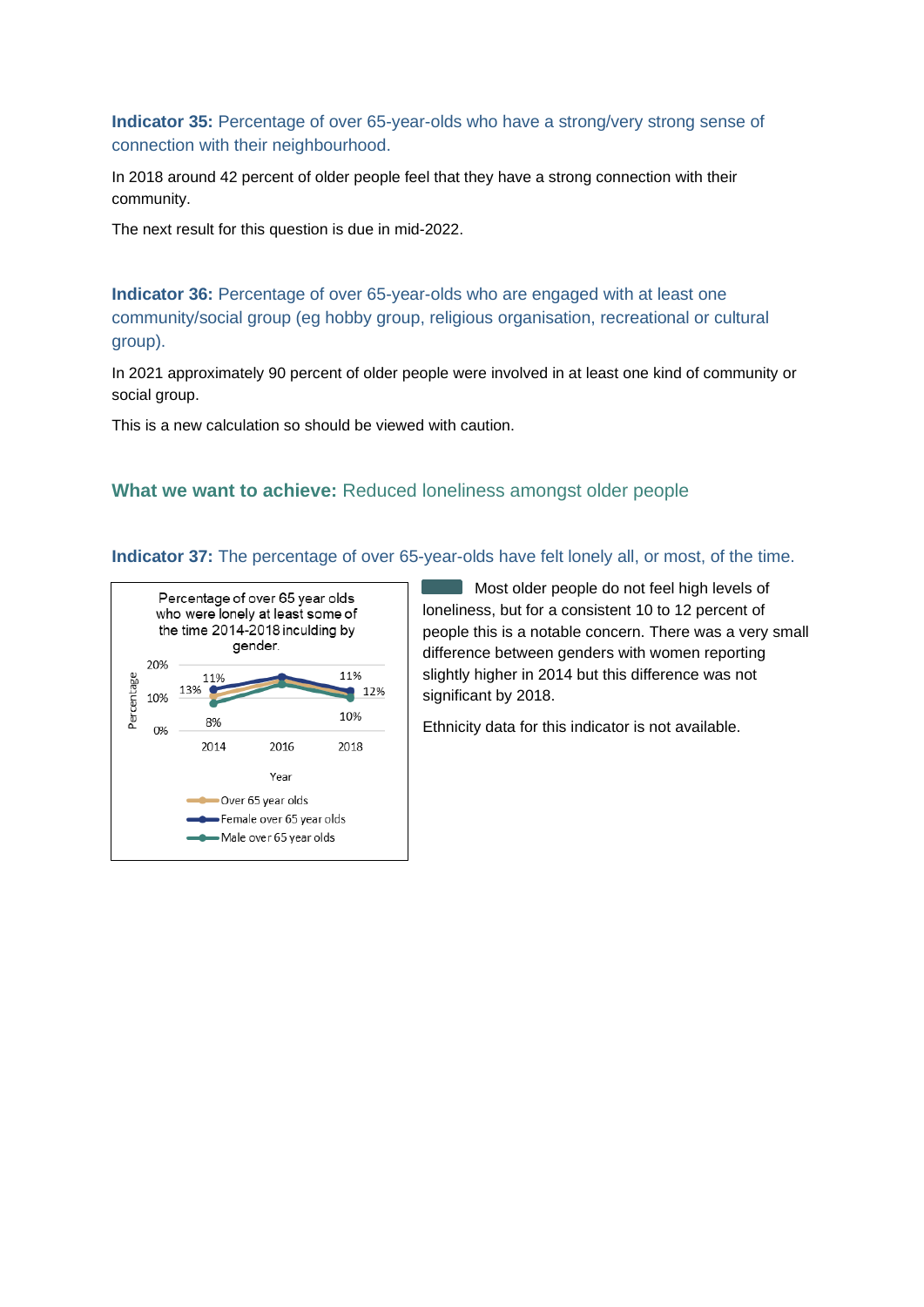## **What we want to achieve:** Recognise older people are as diverse as any other group, with individual aspirations and needs.

There are two indicators that do not currently have reliable data sources however options are beginning to be explored:

- Indicator 38: The percentage of over 65-year-olds who report that health services they use accommodate their needs (eg age, gender, ethnicity, cultural, religious, disability).
- Indicator 39: The percentage of over 65-year-olds who report that other government services they use accommodate their needs (eg age, gender, ethnicity, cultural, religious, disability).

## **What we want to achieve:** Barriers to volunteering are identified and addressed.

There is no current data source for the following indicator

Indicator 40: The percentage of over 65-year-olds who report that there are no barriers to them volunteering if they wished to.

In the meantime, the overall rate of volunteering can be used as a proxy.

#### **Indicator 40:** The percentage of over 65-year-olds who volunteer.

In 2016/2017 just over half of all people aged over 65 volunteered in some capacity (54.5%). This was a total of around 6,874,000 hours of volunteering time.

The next result for this question is due in mid-2022.

**What we want to achieve:** As people age, they safely use technology to improve their lives.

## **Indicator 41**: Percentage of over 65-year-olds who cannot afford a device OR an internet connection

In 2021 approximately 9 percent of over 65-year-olds who used the internet less often than weekly could not afford a device and/or an internet connection.

This is a new calculation so should be viewed with caution and methodology may change in the future.

## **Indicator 42:** Percentage of over 65-year-olds who do use the internet and feel very or reasonably confident they can do what they want online

In 2021 approximately 84 percent of over 65-year-olds felt they were very or reasonably confident they can do what they want online.

This is a new calculation so should be viewed with caution and methodology may change in the future.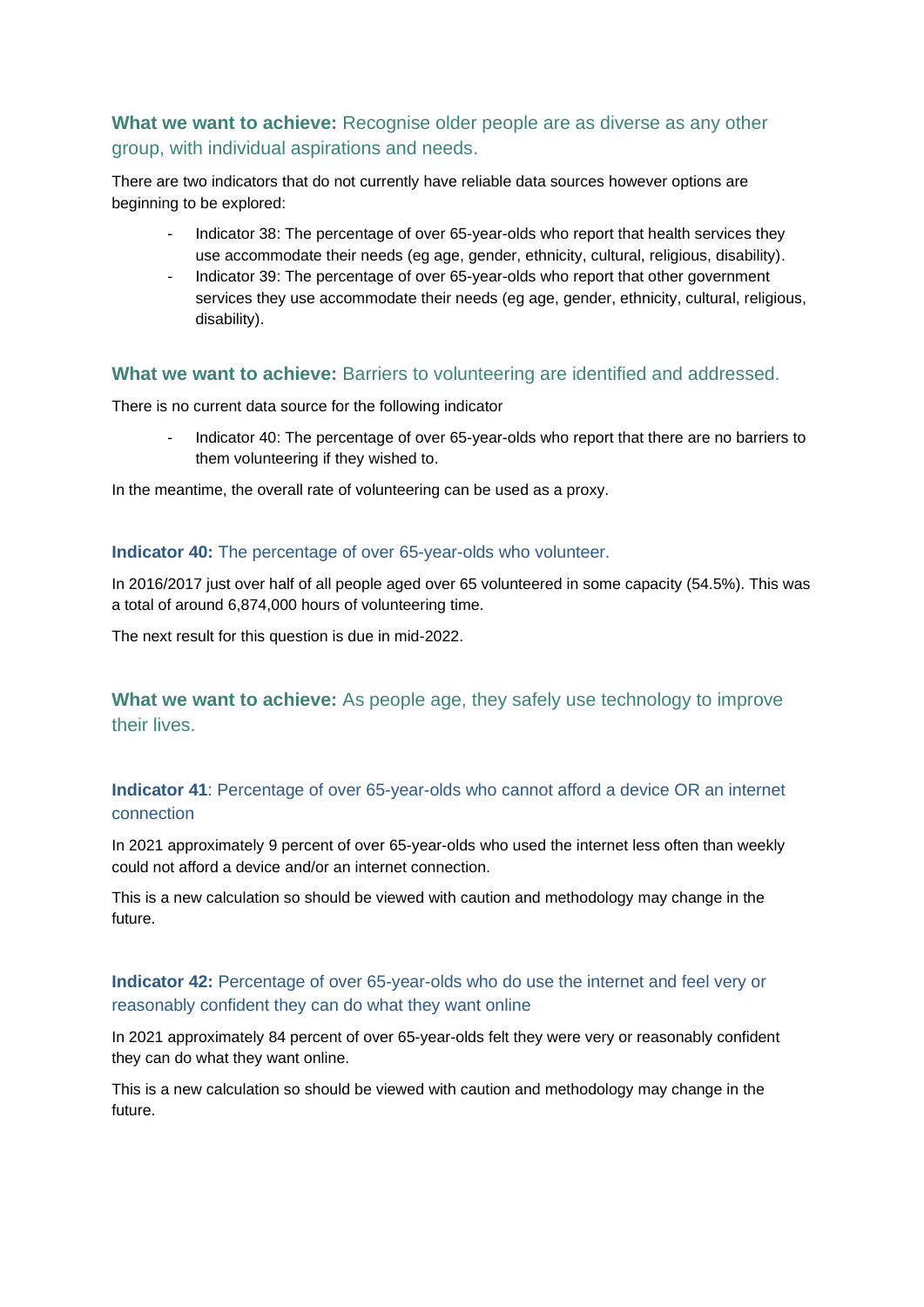#### **Indicator 43:** Percentage of over 65-year-olds who experienced fraud and cybercrime.

| Percentage of over 65 year olds<br>who experinced fraud and<br>cybercrime 2018-2020. |       |      |      |      |  |
|--------------------------------------------------------------------------------------|-------|------|------|------|--|
|                                                                                      | 10.0% | 6%   |      | 8%   |  |
| Percentage                                                                           | 5.0%  |      |      |      |  |
|                                                                                      | 0.0%  |      |      |      |  |
|                                                                                      |       | 2018 | 2019 | 2020 |  |
|                                                                                      |       |      | Year |      |  |
|                                                                                      |       |      |      |      |  |

Only a small percentage of people over 65 experience fraud or cybercrime. Between 2018 and 2020 it was an average of around 6.5 percent.

There is no gender or ethnicity breakdown available for this indicator.

# **What we want to achieve:** People who do not use technology can still access the services they need.

There is no current data source for the following indicators

- Indicator 44: The percentage of over 65-year-olds who report they can still access what they need from government services without using the internet.
- Indicator 45: The percentage of over 65-year-olds who report they can still access what they need from without using the internet (eg food, travel, health, pay bills).

## **What we want to achieve:** People can successfully transition through and adapt to life changes.

There is no current data source for the following indicators

- Indicator 46: Percentage of over 65-year-olds who describe themselves as resilient in the face of change.
- Indicator 47: Percentage of over 65-year-olds who have plans in place for possible changes in their future (significant health event, significant change in finances, loss of a partner or support person).

#### **What we want to achieve:** As people age, they feel, and are, safe.



#### **Indicator 48:** Percentage of over 65-year-olds who were victim of any kind offence.

Older people experience crime at a notably lower rate than the total population, and at the lowest rate of all age groups. The slight rise in percentage of older people from 2018 to 2020 is not significant.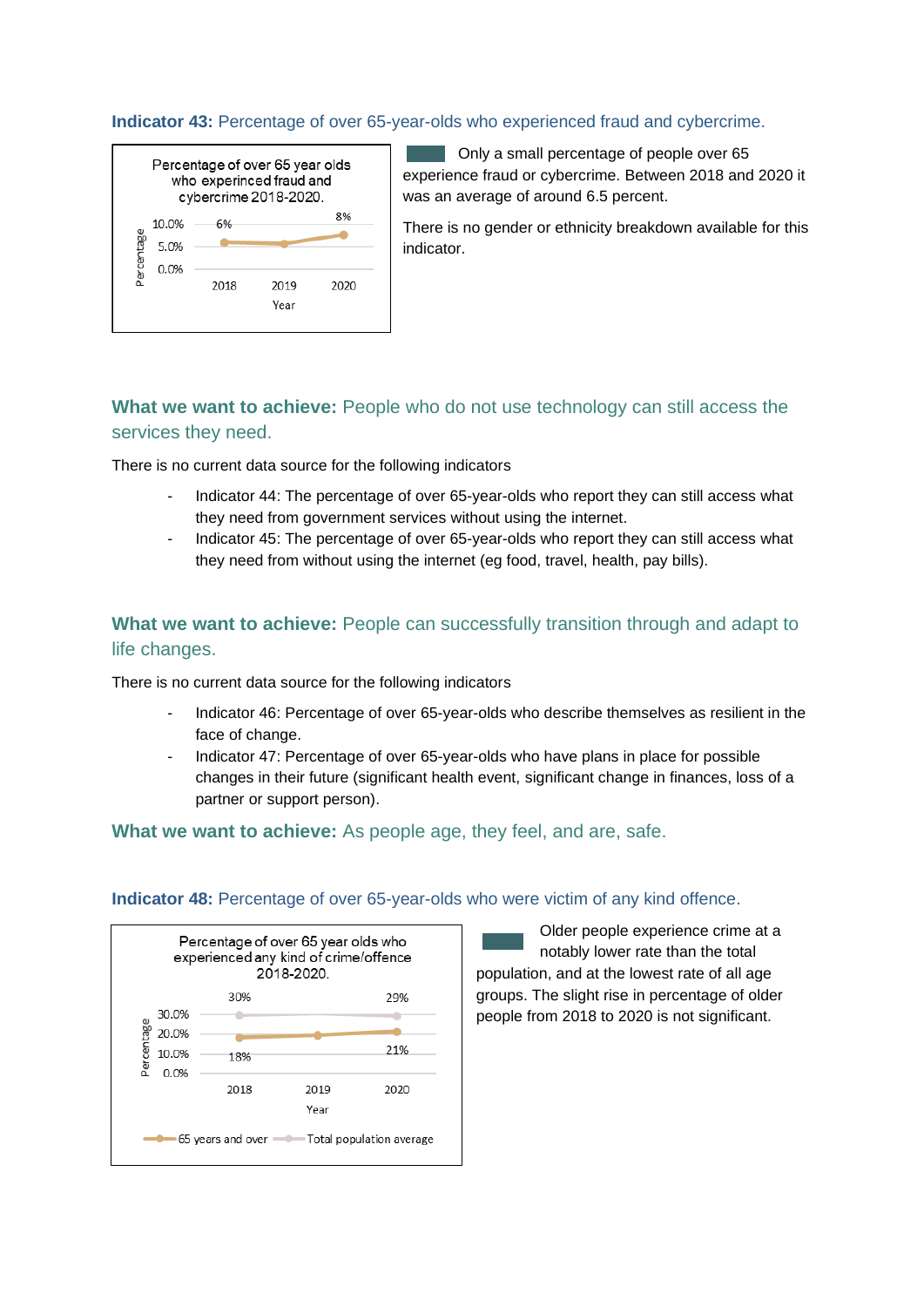## **Indicator 49.** Percentage of over 65-year-olds who report their neighbourhood was notably affected by problems.



Older people report neighbourhood problems at a notably lower rate than the total population. The rate has also remained relatively steady.

The kind of problems covered in this indicator are noise, vandalism, burglary, assaults, drug or alcohol issues, dangerous driving.

## **Indicator 50:** Percentage of over 65-year-olds who report that they feel very safe or safe in their community (home by themselves at night, out at night, waiting for public transport).

NOTE: Percentages for "Safe out at night" and "Safe waiting for public transport" are calculated of those who do those activities, not the total population (in 208 that was 90.8 percent and 38.9 percent of all over 65-year-olds).



There have been no changes over time in the percentage of older people who feel safe in these three situations.

Older people feel less safe than those of other age groups when waiting for public transport or being out at night. For example, in 2018 the percentage of older people who felt safe waiting for public transport, feeling safe out at night was lower than all other age groups (and interesting as age rises feelings of safety reduce across all age ranges). Though there are not any notable differences in feeling safe at home between the age ranges.

> More men over the age of 65 feel safe in all three situations than women and this gap has stayed across the years.

There are no notable differences between ethnicities for this indicator.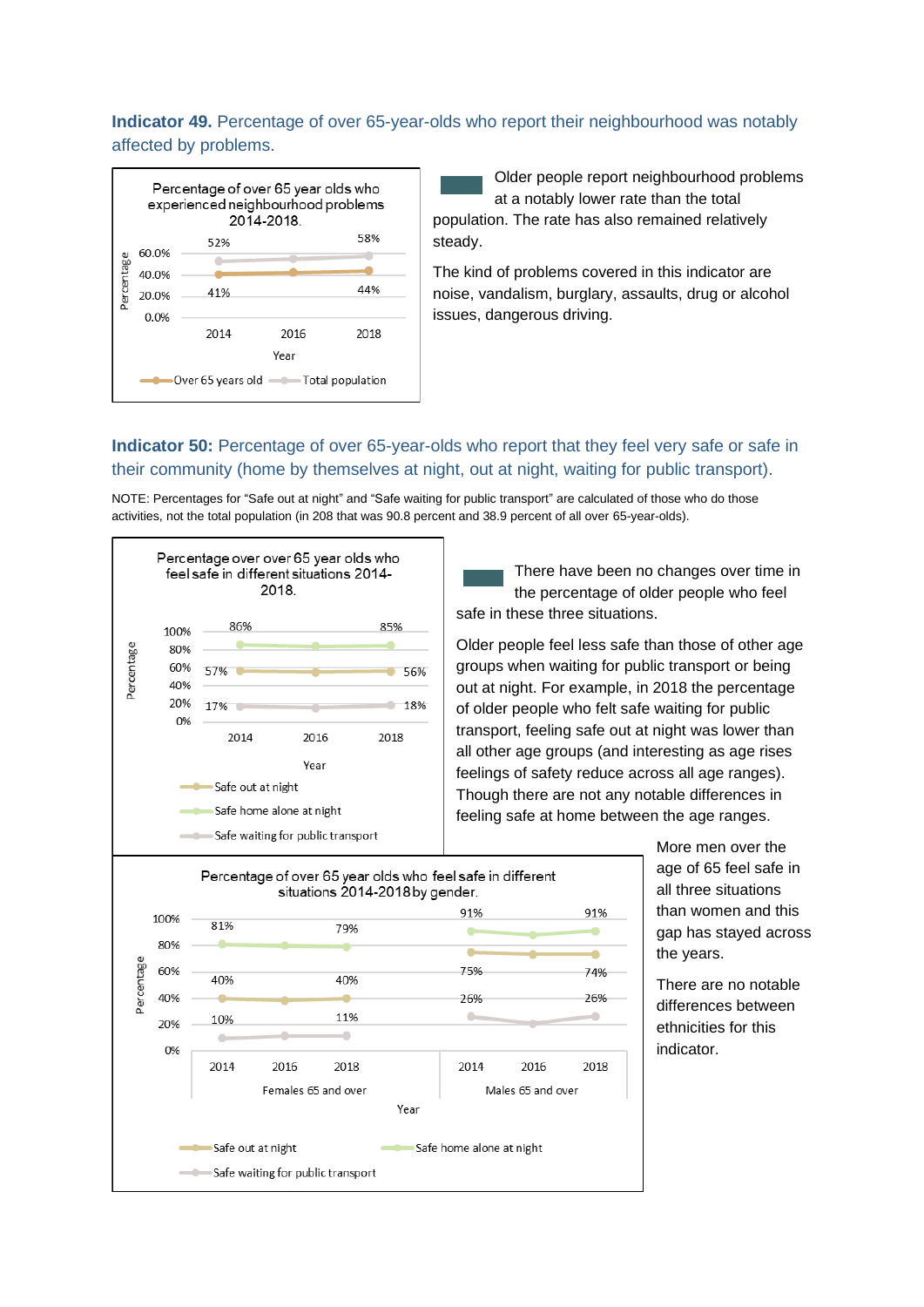**What we want to achieve:** The prevalence of elder abuse and neglect is reduced, and those who experience abuse are well supported.

#### **Indicator 51:** Percentage of over 65-year-olds who experiences indicators of elder abuse

In 2021 approximately 19 percent of older people reported they had experience one or more indicators of elder abuse. This means that in the prior 12 months one of these things had happened to them:

- Financially taken advantage of
- Not cared for properly or neglected
- Made to feel excluded or isolated
- Treated like a "child"
- Called names or put down
- Physically hurt or restrained

This is a new calculation so should be viewed with caution and methodology may change in the future.





Both the number times someone has contacted the Elder Abuse hotline and the total number of people who contacted them has risen since 21018. This shows there is an increasing awareness of elder abuse and where to get support from.

## **Indicator 53:** Percentage of over 65-year-olds who experienced interpersonal violence (a subset of elder abuse).



Only a very small minority of over 65-year-olds report they have experienced interpersonal violence. However, the true percentage may be higher as many people do not recognise what interpersonal violence is.

This data should be viewed with caution.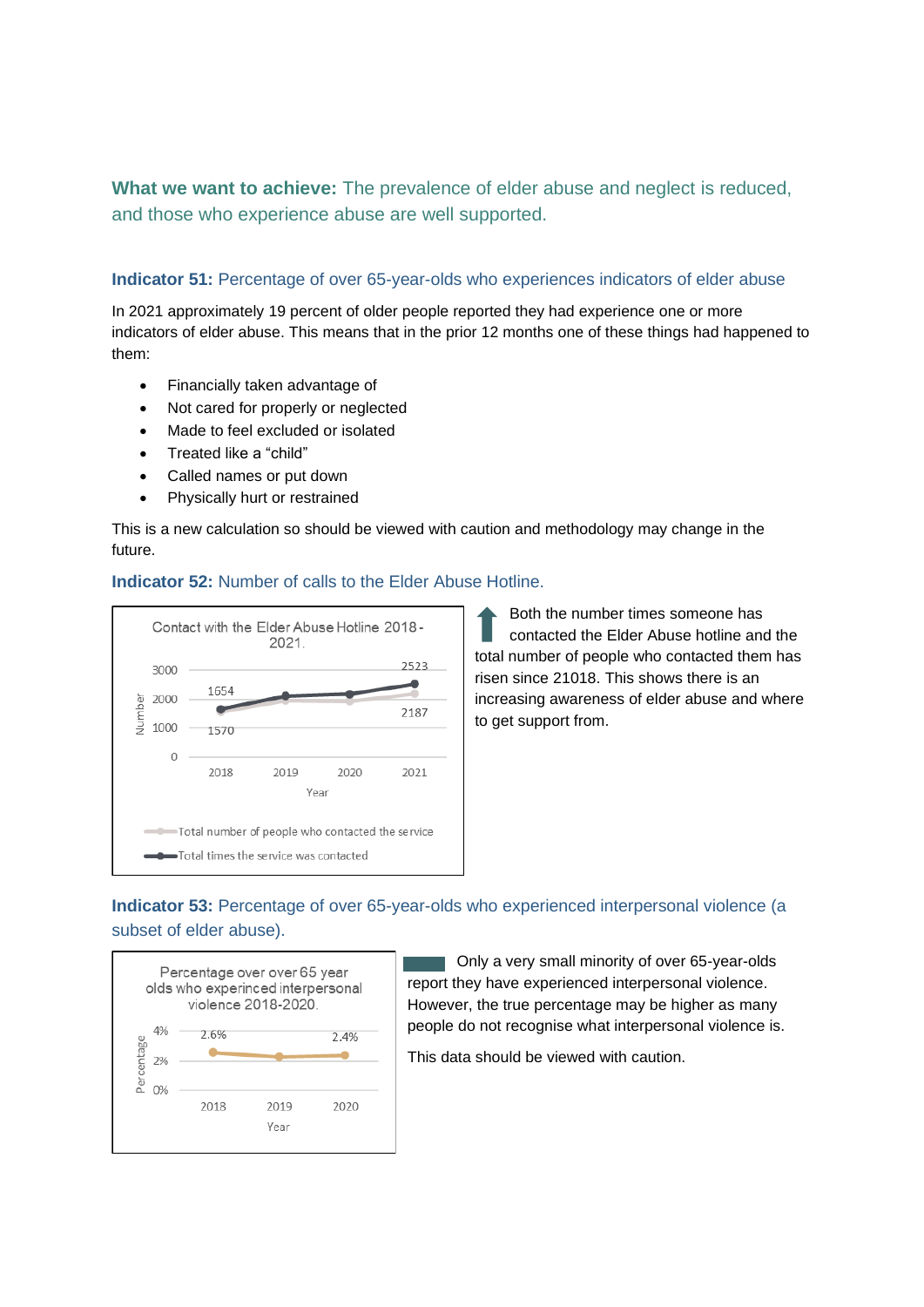#### **What we want to achieve:** All older people are respected and valued.

**Indicator 54:** The percentage of over 65-year-olds who report they experienced discrimination.



A small minority of over 65-year-olds report experiencing discrimination, and this has been consistent. The experience it at a notably lower level then all other age groups (for example in 2018, 21 percent of 15–49-year-olds reported experiences of discrimination).

There is no notable gender difference for this indicator. Ethnicity data is unreliable for this indicator.

**Indicator 55:** The percentage of people who believe that older people are an asset to society.

In 2021 approximately 53% of New Zealanders believed older people are an asset to society.

This is a new calculation so should be viewed with caution and methodology may change in the future.

**What we want to achieve:** People are supported to make choices and have the right to make decisions about their lives as they age**.**

#### **Indictor 56:** The percentage of over 65-year-olds who have an Enduring Power of Attorney

There is no current data for the percentage of older people in general who have an Enduring Power of Attorney. A proxy measure is based on those who are assessed for long term residential care or home care services (there are a minimal number of people under 65 included in this calculation).



The percentage of people with an EPOA has remained steady.